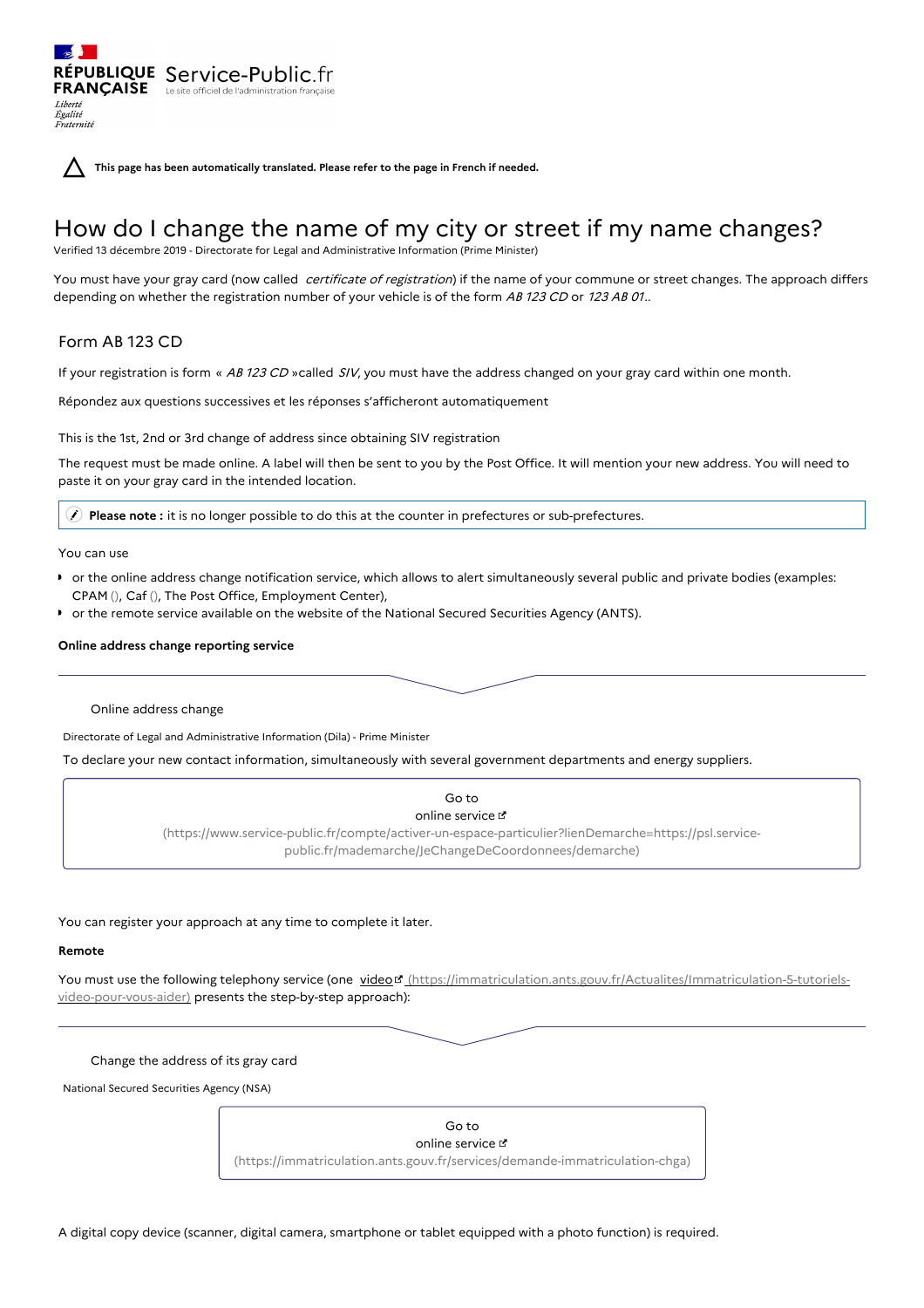Of numeric points <sup>r</sup> [\(https://www.demarches.interieur.gouv.fr/points-numeriques\)](https://www.demarches.interieur.gouv.fr/points-numeriques) (with computers, printers and scanners) are available in each prefecture and in most sub-prefectures. You can accomplish the process, helped by mediators if you encounter difficulties with the use of the Internet.

You can also be accompanied in your walk in a house of services to the public.

Who shall I contact

Specify your city or postcode The choice of a municipality in the suggestion list will automatically trigger an update of the content

**France Services / House of services to the public [\(https://lannuaire.service-public.fr/recherche?](https://lannuaire.service-public.fr/recherche?whoWhat=maison+service+public&where=)** whoWhat=maison+service+public&where=)

You must have (or create) an ANTS user account.

You must also provide information, including:

- vehicle registration,
- your new address (the old address will be pre-filled).

You must have a digital copy (photo or scan) of a proof of residence [\(https://www.service-public.fr/particuliers/vosdroits/F1028?lang=en\)](https://www.service-public.fr/particuliers/vosdroits/F1028?lang=en) to your new address.

If a third party does the work for you, they must have a digital copy of the mandate (https://www.service[public.fr/particuliers/vosdroits/R1137?lang=en\)](https://www.service-public.fr/particuliers/vosdroits/R1137?lang=en) signed and identification [\(https://www.service-public.fr/particuliers/vosdroits/F31853?](https://www.service-public.fr/particuliers/vosdroits/F31853?lang=en) lang=en)..

The cost of the label is free.

You can monitor the progress of its implementation online [\(https://www.service-public.fr/particuliers/vosdroits/R20907?lang=en\)](https://www.service-public.fr/particuliers/vosdroits/R20907?lang=en)..

 **Please note :** if you reside in a foreign country and settle in France, specific rules apply (https://www.service[public.fr/particuliers/vosdroits/F10519?lang=en\)..](https://www.service-public.fr/particuliers/vosdroits/F10519?lang=en)

You report your 4th change of address since obtaining SIV registration

You must ask for a new gray card.

It is no longer possible to apply at the counter in prefectures or sub-prefectures: the gray card request must be made online. A digital copy device (scanner, digital camera, smartphone or tablet equipped with a photo function) is required.

Of numeric points [3] [\(https://www.demarches.interieur.gouv.fr/points-numeriques\)](https://www.demarches.interieur.gouv.fr/points-numeriques) (with computers, printers and scanners) are available in each prefecture and in most sub-prefectures. You can accomplish the process, helped by mediators if you encounter difficulties with the use of the Internet.

You can also be accompanied in your walk in a house of services to the public.

Who shall I contact

Specify your city or postcode The choice of a municipality in the suggestion list will automatically trigger an update of the content

**France Services / House of services to the public [\(https://lannuaire.service-public.fr/recherche?](https://lannuaire.service-public.fr/recherche?whoWhat=maison+service+public&where=)** whoWhat=maison+service+public&where=)

You must use the following telephony service (one video " [\(https://immatriculation.ants.gouv.fr/Actualites/Immatriculation-5-tutoriels](https://immatriculation.ants.gouv.fr/Actualites/Immatriculation-5-tutoriels-video-pour-vous-aider)video-pour-vous-aider) presents the step-by-step approach):

#### Change the address of its gray card

National Secured Securities Agency (NSA)

Go to online service  $\mathfrak a$ [\(https://immatriculation.ants.gouv.fr/services/demande-immatriculation-chga\)](https://immatriculation.ants.gouv.fr/services/demande-immatriculation-chga)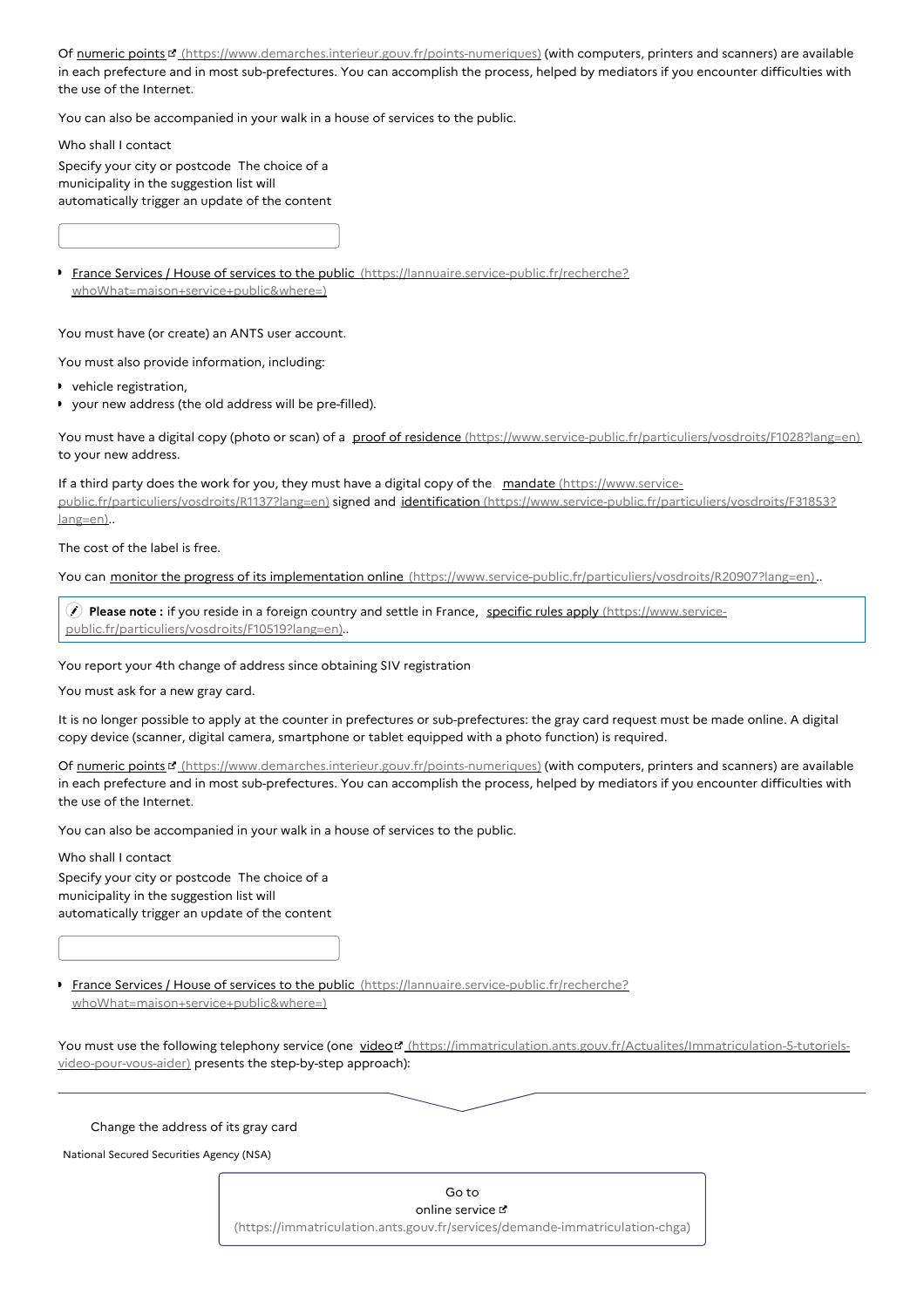You must have (or create) an ANTS user account.

You must also provide information, including:

- vehicle registration,
- your new address (the old address will be pre-filled),
- **b** bank details.

**Warning :** gray card payment must **obligatorily** be made by credit card.

You will have to pay, for the process, the cost of the gray card routing, either  $\epsilon$ 2.76..

You must have **a digital copy (photo or scan)** a proof of residence [\(https://www.service-public.fr/particuliers/vosdroits/F1028?lang=en\)](https://www.service-public.fr/particuliers/vosdroits/F1028?lang=en) to your new address.

If a third party does the work for you, they must have a digital copy of the mandate (https://www.service[public.fr/particuliers/vosdroits/R1137?lang=en\)](https://www.service-public.fr/particuliers/vosdroits/R1137?lang=en) signed and identification [\(https://www.service-public.fr/particuliers/vosdroits/F31853?](https://www.service-public.fr/particuliers/vosdroits/F31853?lang=en) lang=en)..

At the end of the procedure, you will get:

- **a** file number.
- an acknowledgement of your application
- and an Interim Certificate of Registration (ICC), which you must print out. The CPI allows you to travel for 1 month, only in France, waiting to receive your gray card.

Keep the old gray card for 5 years. After that, destroy it.

**▶ FYI** : if 5<sup>second</sup> change of domicile occurs since obtaining the SIV registration, you will have to proceed as if it were the 1<sup>to</sup> and so on.

The vehicle is a long-term rental (LLD) or leasing (leasing)

It is the owner, the lending agency, who must carry out the process. Contact him to find out what documents to send him.

## Form 123 AB 01

You must declare your change of address within one month.

You will not be able to keep the registration of the form « 123 AB 01 ».. The declaration of change of address shall entail:

- the assignment of a new type registration number « AB 123 CD » corresponding to vehicle registration system (SIV) [\(https://www.service-public.fr/particuliers/vosdroits/F17638?lang=en\)](https://www.service-public.fr/particuliers/vosdroits/F17638?lang=en)
- **and issuing a new gray card.**

You will then have to ask a professional to put new license plates on your vehicle as soon as possible.

If you are checked by the police and have not declared your change of address within one month, you may be fined up to €750 (in general, <u>lump sum (https://www.service-public.fr/particuliers/vosdroits/F18509?lang=en</u>) from €135).

It is no longer possible to make the declaration of change of address with the prefecture or sub-prefecture: it must be done online.

You must use the following telephony service (one video d' [\(https://immatriculation.ants.gouv.fr/Actualites/Immatriculation-5-tutoriels](https://immatriculation.ants.gouv.fr/Actualites/Immatriculation-5-tutoriels-video-pour-vous-aider)video-pour-vous-aider) presents the step-by-step approach):

 $\blacktriangleright$  Change the address of its gray card

National Secured Securities Agency (NSA)

Go to online service  $\leq$ [\(https://immatriculation.ants.gouv.fr/services/demande-immatriculation-chga\)](https://immatriculation.ants.gouv.fr/services/demande-immatriculation-chga)

A digital copy device (scanner, digital camera, smartphone or tablet equipped with a photo function) is required.

Of numeric points [cttps://www.demarches.interieur.gouv.fr/points-numeriques) (with computers, printers and scanners) are available in each prefecture and in most sub-prefectures. You can accomplish the process, helped by mediators if you encounter difficulties with the use of the Internet.

You can also be accompanied in your walk in a house of services to the public.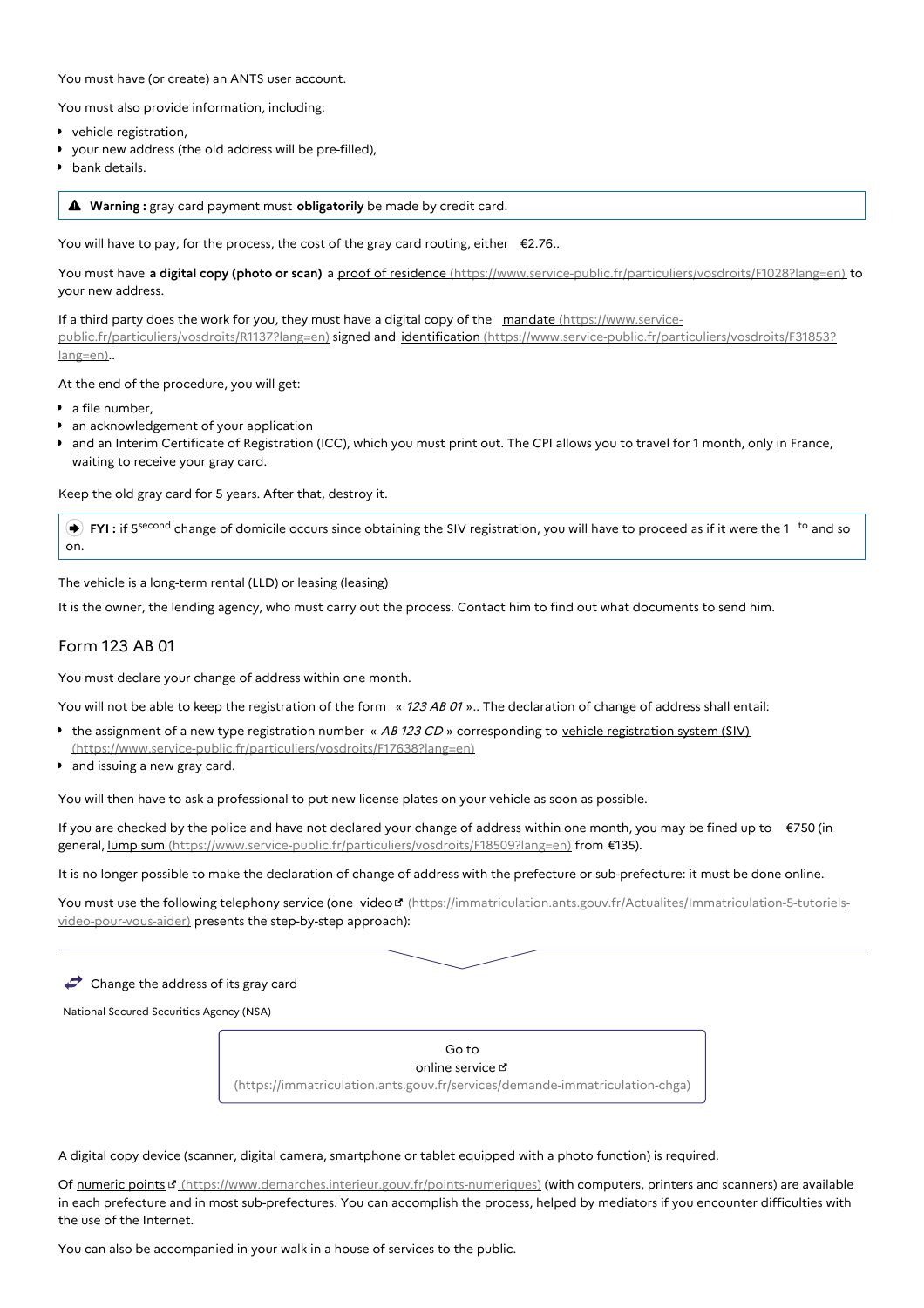## Who shall I contact Specify your city or postcode The choice of a municipality in the suggestion list will automatically trigger an update of the content

**France Services / House of services to the public [\(https://lannuaire.service-public.fr/recherche?](https://lannuaire.service-public.fr/recherche?whoWhat=maison+service+public&where=)** whoWhat=maison+service+public&where=)

You must have (or create) an ANTS user account.

- You must also provide information, including:
- vehicle registration,
- your new address (the old address will be pre-filled),
- **bank** details.

**Warning :** gray card payment must **obligatorily** be made by credit card.

You will have to pay, for the process, the cost of the gray card routing, either  $\epsilon$ 2.76..

You must have **a digital copy (photo or scan)** a proof of residence [\(https://www.service-public.fr/particuliers/vosdroits/F1028?lang=en\)](https://www.service-public.fr/particuliers/vosdroits/F1028?lang=en) to your new address.

If a third party does the work for you, they must have a digital copy of the mandate (https://www.service[public.fr/particuliers/vosdroits/R1137?lang=en\)](https://www.service-public.fr/particuliers/vosdroits/R1137?lang=en) signed and identification [\(https://www.service-public.fr/particuliers/vosdroits/F31853?](https://www.service-public.fr/particuliers/vosdroits/F31853?lang=en) lang=en)..

At the end of the procedure, you will get:

- a file number,
- **an acknowledgement of your application**
- and an Interim Certificate of Registration (ICC), which you must print out. The CPI allows you to travel for 1 month, only in France, waiting to receive your gray card.

You will receive the final gray card under secure fold at home a delay that may vary (https://www.service[public.fr/particuliers/vosdroits/F11475?lang=en\)..](https://www.service-public.fr/particuliers/vosdroits/F11475?lang=en) You can follow the progress of its manufacture online:

#### $\iff$  Follow your gray card request

National Secured Securities Agency (NSA)

Bring the Interim Certificate of Registration (ICC).

Go to online service  $\mathfrak a$ [\(https://immatriculation.ants.gouv.fr/Services-associes/Ou-en-est-ma-carte-grise\)](https://immatriculation.ants.gouv.fr/Services-associes/Ou-en-est-ma-carte-grise)

#### You must keep the old gray card for 5 years. After that, destroy it.

 **Please note :** if you reside in a foreign country and settle in France, specific rules apply (https://www.service[public.fr/particuliers/vosdroits/F10519?lang=en\)..](https://www.service-public.fr/particuliers/vosdroits/F10519?lang=en)

#### Statute and miscellaneous references

- ▶ Route code: Articles R322-1 to R322-14 **B** [\(https://www.legifrance.gouv.fr/codes/section\\_lc/LEGITEXT000006074228/LEGISCTA000006177098\)](https://www.legifrance.gouv.fr/codes/section_lc/LEGITEXT000006074228/LEGISCTA000006177098) Issuance of Certificate of Registration
- Order of 9 February 2009 on the procedure for the registration of vehicles ¤ [\(https://www.legifrance.gouv.fr/loda/id/JORFTEXT000020237165\)](https://www.legifrance.gouv.fr/loda/id/JORFTEXT000020237165)

#### Online services and forms

Change the address of its gray card [\(https://www.service-public.fr/particuliers/vosdroits/R48607?lang=en\)](https://www.service-public.fr/particuliers/vosdroits/R48607?lang=en) Online service